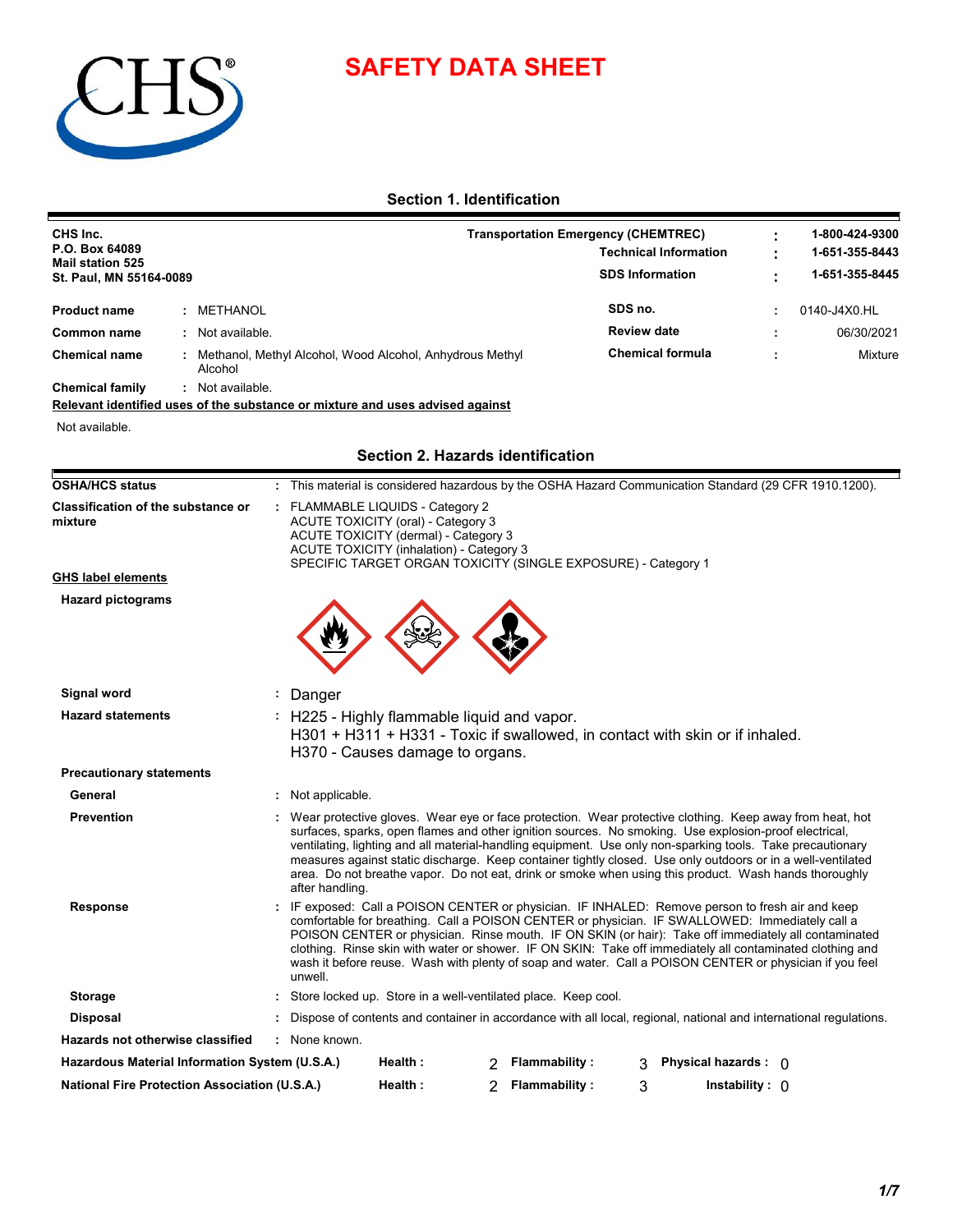### **Section 3. Composition/information on ingredients**

| Substance/mixture | : Substance |
|-------------------|-------------|
|                   |             |

E

**Chemical name :** Methanol, Methyl Alcohol, Wood Alcohol, Anhydrous Methyl Alcohol

### **Other means of identification :** Not available.

| Ingredient name | %   | <b>CAS</b><br>number ا |
|-----------------|-----|------------------------|
| Methanol        | 100 | 67-56-1                |

Any concentration shown as a range is to protect confidentiality or is due to batch variation.

**There are no additional ingredients present which, within the current knowledge of the supplier and in the concentrations applicable, are classified as hazardous to health or the environment and hence require reporting in this section.**

**Occupational exposure limits, if available, are listed in Section 8.**

### **Section 4. First aid measures**

#### **Description of necessary first aid measures**

| Eye contact                                        | : Immediately flush eyes with plenty of water, occasionally lifting the upper and lower eyelids. Check for and<br>remove any contact lenses. Continue to rinse for at least 20 minutes. Get medical attention. If necessary, call<br>a poison center or physician.                                                                                                                                                                                                                                                                                                                                                                                                                                                              |
|----------------------------------------------------|---------------------------------------------------------------------------------------------------------------------------------------------------------------------------------------------------------------------------------------------------------------------------------------------------------------------------------------------------------------------------------------------------------------------------------------------------------------------------------------------------------------------------------------------------------------------------------------------------------------------------------------------------------------------------------------------------------------------------------|
| <b>Inhalation</b>                                  | Remove victim to fresh air and keep at rest in a position comfortable for breathing. If it is suspected that fumes<br>are still present, the rescuer should wear an appropriate mask or self-contained breathing apparatus. If not<br>breathing, if breathing is irregular or if respiratory arrest occurs, provide artificial respiration or oxygen by<br>trained personnel. It may be dangerous to the person providing aid to give mouth-to-mouth resuscitation. Get<br>medical attention. If necessary, call a poison center or physician. If unconscious, place in recovery position<br>and get medical attention immediately. Maintain an open airway. Loosen tight clothing such as a collar, tie,<br>belt or waistband. |
| <b>Skin contact</b>                                | Wash with plenty of soap and water. Wash contaminated clothing thoroughly with water before removing it, or<br>wear gloves. Continue to rinse for at least 20 minutes. Get medical attention. If necessary, call a poison<br>center or physician. Wash clothing before reuse. Clean shoes thoroughly before reuse.                                                                                                                                                                                                                                                                                                                                                                                                              |
| Ingestion                                          | Get medical attention immediately. Call a poison center or physician. Wash out mouth with water. Remove<br>dentures if any. Remove victim to fresh air and keep at rest in a position comfortable for breathing. If material<br>has been swallowed and the exposed person is conscious, give small quantities of water to drink. Stop if the                                                                                                                                                                                                                                                                                                                                                                                    |
|                                                    | medical personnel. If vomiting occurs, the head should be kept low so that vomit does not enter the lungs.<br>Never give anything by mouth to an unconscious person. If unconscious, place in recovery position and get<br>medical attention immediately. Maintain an open airway. Loosen tight clothing such as a collar, tie, belt or<br>waistband.                                                                                                                                                                                                                                                                                                                                                                           |
| Most important symptoms/effects, acute and delayed |                                                                                                                                                                                                                                                                                                                                                                                                                                                                                                                                                                                                                                                                                                                                 |
| Potential acute health effects                     |                                                                                                                                                                                                                                                                                                                                                                                                                                                                                                                                                                                                                                                                                                                                 |
| Eye contact                                        | : No known significant effects or critical hazards.                                                                                                                                                                                                                                                                                                                                                                                                                                                                                                                                                                                                                                                                             |
| <b>Inhalation</b>                                  | Toxic if inhaled.                                                                                                                                                                                                                                                                                                                                                                                                                                                                                                                                                                                                                                                                                                               |
| <b>Skin contact</b>                                | Toxic in contact with skin.                                                                                                                                                                                                                                                                                                                                                                                                                                                                                                                                                                                                                                                                                                     |
| Ingestion                                          | : Toxic if swallowed.                                                                                                                                                                                                                                                                                                                                                                                                                                                                                                                                                                                                                                                                                                           |
| Over-exposure signs/symptoms                       |                                                                                                                                                                                                                                                                                                                                                                                                                                                                                                                                                                                                                                                                                                                                 |
| Eye contact                                        | : No known significant effects or critical hazards.                                                                                                                                                                                                                                                                                                                                                                                                                                                                                                                                                                                                                                                                             |
| Inhalation                                         | : No known significant effects or critical hazards.                                                                                                                                                                                                                                                                                                                                                                                                                                                                                                                                                                                                                                                                             |
| <b>Skin contact</b>                                | : No known significant effects or critical hazards.                                                                                                                                                                                                                                                                                                                                                                                                                                                                                                                                                                                                                                                                             |
| Ingestion                                          | : No known significant effects or critical hazards.                                                                                                                                                                                                                                                                                                                                                                                                                                                                                                                                                                                                                                                                             |
|                                                    | Indication of immediate medical attention and special treatment needed, if necessary                                                                                                                                                                                                                                                                                                                                                                                                                                                                                                                                                                                                                                            |
| Notes to physician                                 | : Treat symptomatically. Contact poison treatment specialist immediately if large quantities have been ingested<br>or inhaled.                                                                                                                                                                                                                                                                                                                                                                                                                                                                                                                                                                                                  |
| <b>Specific treatments</b>                         | : No specific treatment.                                                                                                                                                                                                                                                                                                                                                                                                                                                                                                                                                                                                                                                                                                        |
| <b>Protection of first-aiders</b>                  | : No action shall be taken involving any personal risk or without suitable training. If it is suspected that fumes<br>are still present, the rescuer should wear an appropriate mask or self-contained breathing apparatus. It may<br>be dangerous to the person providing aid to give mouth-to-mouth resuscitation. Wash contaminated clothing<br>thoroughly with water before removing it, or wear gloves.                                                                                                                                                                                                                                                                                                                    |
| See toxicological information (Section 11)         |                                                                                                                                                                                                                                                                                                                                                                                                                                                                                                                                                                                                                                                                                                                                 |
|                                                    |                                                                                                                                                                                                                                                                                                                                                                                                                                                                                                                                                                                                                                                                                                                                 |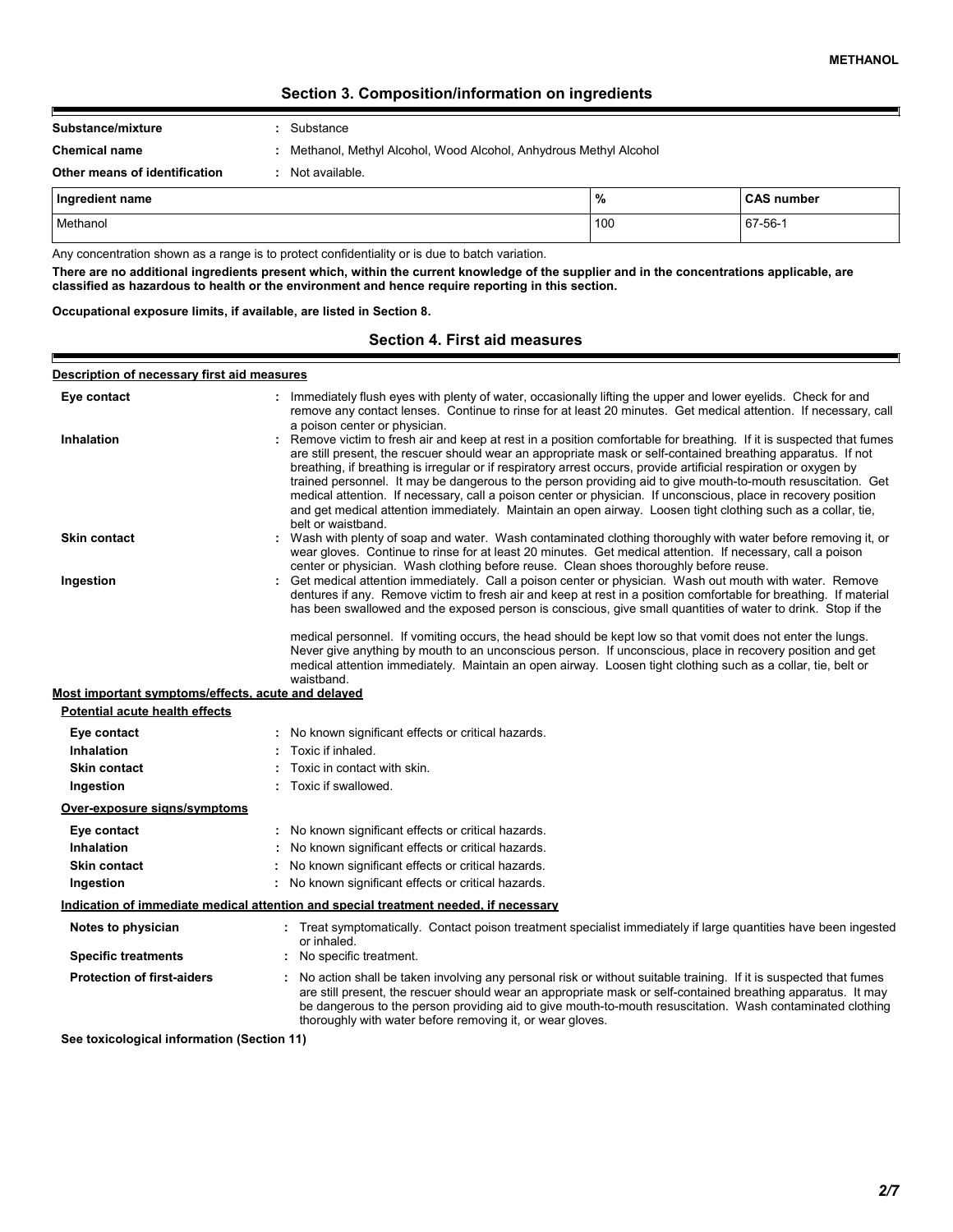# **Section 5. Fire-fighting measures**

E

F

| <b>Extinguishing media</b>                                                             |                                                                                                                                                                                                                                                                                                                                                                                                                                                                                                                                                                                       |
|----------------------------------------------------------------------------------------|---------------------------------------------------------------------------------------------------------------------------------------------------------------------------------------------------------------------------------------------------------------------------------------------------------------------------------------------------------------------------------------------------------------------------------------------------------------------------------------------------------------------------------------------------------------------------------------|
| Suitable extinguishing media                                                           | : Dry Chemical, Foam, Carbon Dioxide $(CO2)$ , Water (fog pattern).                                                                                                                                                                                                                                                                                                                                                                                                                                                                                                                   |
| Unsuitable extinguishing media                                                         | : Vapors are heavier than air and may travel along the ground to a source of ignition (pilot light,<br>heater, electric motor) some distance away. Containers, drums (even empty) can explode when<br>heat (welding, cutting, etc.) is applied.                                                                                                                                                                                                                                                                                                                                       |
| Specific hazards arising from the chemical<br>Hazardous thermal decomposition products | : Highly flammable liguid and vapor. Runoff to sewer may create fire or explosion hazard. In a fire or<br>if heated, a pressure increase will occur and the container may burst, with the risk of a subsequent<br>explosion. The vapor/gas is heavier than air and will spread along the ground. Vapors may<br>accumulate in low or confined areas or travel a considerable distance to a source of ignition and<br>flash back.<br>: No specific data.                                                                                                                                |
| Special protective actions for fire-fighters                                           | : Water may be ineffective on flames, but should be used to keep fire-exposed containers cool.<br>Water or foam sprayed into container of hot burning product could cause frothing and endanger<br>fire fighters. Large fires, such as tank fires, should be fought with caution. If possible, pump the<br>contents from the tank and keep adjoining structures cool with water. Avoid spreading burning<br>liquid with water used for cooling purposes. Do not flush down public sewers. Avoid inhalation of<br>vapors. Firefighters should wear self-contained breathing apparatus. |
| Special protective equipment for fire-fighters                                         | Fire-fighters should wear appropriate protective equipment and self-contained breathing apparatus<br>(SCBA) with a full face-piece operated in positive pressure mode.                                                                                                                                                                                                                                                                                                                                                                                                                |
|                                                                                        | Section 6. Accidental release measures                                                                                                                                                                                                                                                                                                                                                                                                                                                                                                                                                |

| Personal precautions, protective equipment and emergency procedures |                                                                                                                                                                                                                                                                                                                                                                                                                                                                                                                                                                                                                                                                                                                                                                                                                                                       |
|---------------------------------------------------------------------|-------------------------------------------------------------------------------------------------------------------------------------------------------------------------------------------------------------------------------------------------------------------------------------------------------------------------------------------------------------------------------------------------------------------------------------------------------------------------------------------------------------------------------------------------------------------------------------------------------------------------------------------------------------------------------------------------------------------------------------------------------------------------------------------------------------------------------------------------------|
| For non-emergency personnel                                         | : No action shall be taken involving any personal risk or without suitable training. Evacuate surrounding areas.<br>Keep unnecessary and unprotected personnel from entering. Do not touch or walk through spilled material.<br>Shut off all ignition sources. No flares, smoking or flames in hazard area. Do not breathe vapor or mist.<br>Provide adequate ventilation. Wear appropriate respirator when ventilation is inadequate. Put on appropriate<br>personal protective equipment.                                                                                                                                                                                                                                                                                                                                                           |
| Methods and materials for containment and cleaning up               |                                                                                                                                                                                                                                                                                                                                                                                                                                                                                                                                                                                                                                                                                                                                                                                                                                                       |
| Spill                                                               | : Stop leak if without risk. Move containers from spill area. Use spark-proof tools and explosion-proof<br>equipment. Approach release from upwind. Prevent entry into sewers, water courses, basements or confined<br>areas. Wash spillages into an effluent treatment plant or proceed as follows. Contain and collect spillage with<br>non-combustible, absorbent material e.g. sand, earth, vermiculite or diatomaceous earth and place in container<br>for disposal according to local regulations (see Section 13). Dispose of via a licensed waste disposal<br>contractor. Contaminated absorbent material may pose the same hazard as the spilled product. Note: see<br>Section 1 for emergency contact information and Section 13 for waste disposal.                                                                                        |
|                                                                     | Section 7. Handling and storage                                                                                                                                                                                                                                                                                                                                                                                                                                                                                                                                                                                                                                                                                                                                                                                                                       |
| <b>Precautions for safe handling</b>                                |                                                                                                                                                                                                                                                                                                                                                                                                                                                                                                                                                                                                                                                                                                                                                                                                                                                       |
| <b>Protective measures</b>                                          | : Put on appropriate personal protective equipment (see Section 8). Do not get in eyes or on skin or clothing.<br>Do not breathe vapor or mist. Do not ingest. Use only with adequate ventilation. Wear appropriate respirator<br>when ventilation is inadequate. Do not enter storage areas and confined spaces unless adequately ventilated.<br>Keep in the original container or an approved alternative made from a compatible material, kept tightly closed<br>when not in use. Store and use away from heat, sparks, open flame or any other ignition source. Use<br>explosion-proof electrical (ventilating, lighting and material handling) equipment. Use only non-sparking tools.<br>Take precautionary measures against electrostatic discharges. Empty containers retain product residue and<br>can be hazardous. Do not reuse container. |
| Advice on general occupational<br>hygiene                           | Eating, drinking and smoking should be prohibited in areas where this material is handled, stored and<br>processed. Workers should wash hands and face before eating, drinking and smoking. See also Section 8 for<br>additional information on hygiene measures. Remove contaminated clothing and protective equipment before<br>entering eating areas.                                                                                                                                                                                                                                                                                                                                                                                                                                                                                              |
| Conditions for safe storage,<br>including any incompatibilities     | Store in accordance with local regulations. Store in a segregated and approved area. Store in original<br>container protected from direct sunlight in a dry, cool and well-ventilated area, away from incompatible<br>materials (see Section 10) and food and drink. Store locked up. Eliminate all ignition sources. Separate from<br>oxidizing materials. Keep container tightly closed and sealed until ready for use. Containers that have been<br>opened must be carefully resealed and kept upright to prevent leakage. Do not store in unlabeled containers.<br>Use appropriate containment to avoid environmental contamination. See Section 10 for incompatible materials<br>before handling or use.                                                                                                                                         |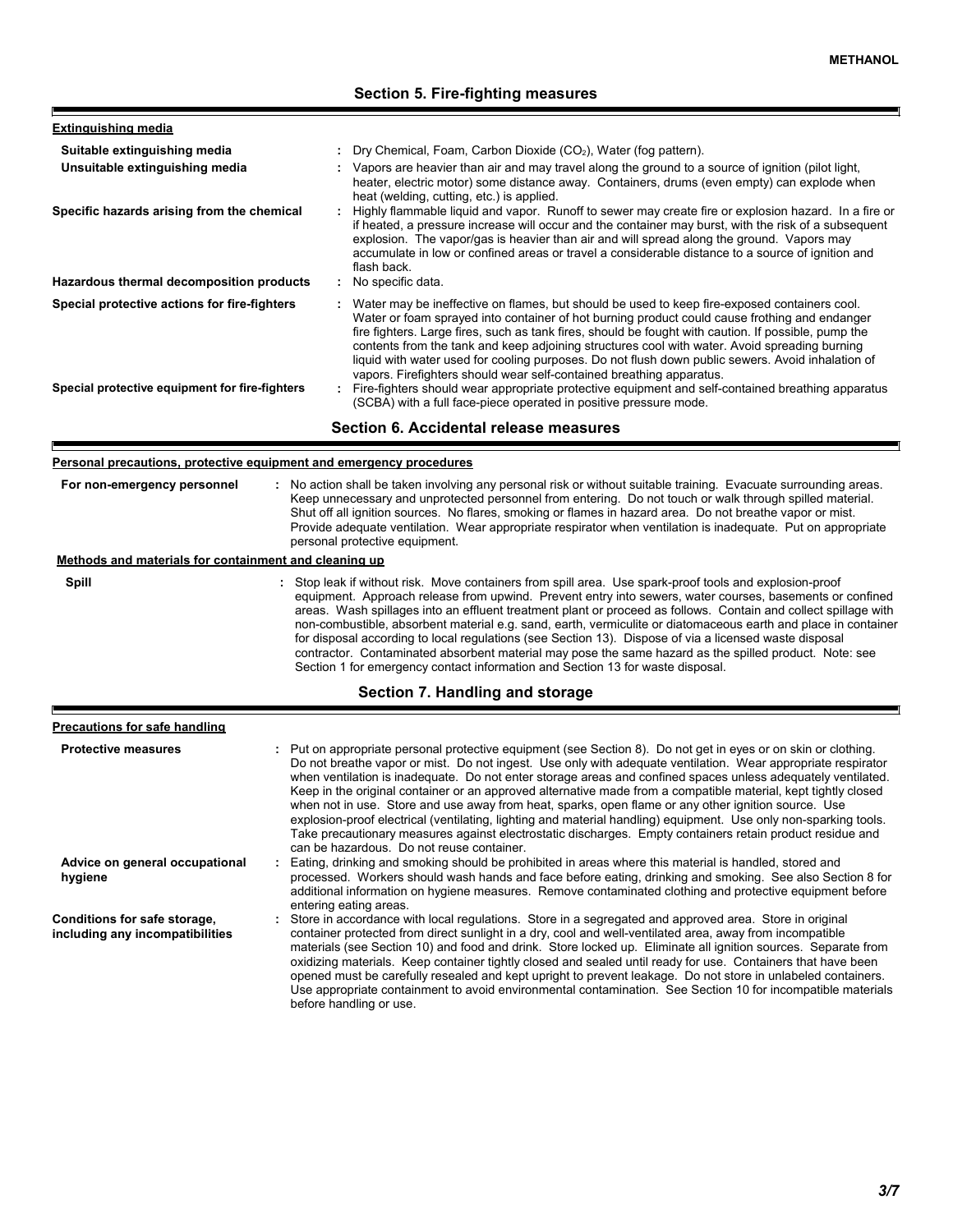## **Section 8. Exposure controls/personal protection**

### **Control parameters**

E

Ţ

**Occupational exposure limits**

| Ingredient name                                       | <b>Exposure limits</b>                                                                                                                                                                                                                                                                                                                                                                                                                                                                                                                                                                                                                                                                                                                                         |  |  |
|-------------------------------------------------------|----------------------------------------------------------------------------------------------------------------------------------------------------------------------------------------------------------------------------------------------------------------------------------------------------------------------------------------------------------------------------------------------------------------------------------------------------------------------------------------------------------------------------------------------------------------------------------------------------------------------------------------------------------------------------------------------------------------------------------------------------------------|--|--|
| Methanol                                              | ACGIH TLV (United States, 3/2017). Absorbed through skin.<br>TWA: 200 ppm 8 hours.<br>TWA: 262 mg/m <sup>3</sup> 8 hours.<br>STEL: 250 ppm 15 minutes.<br>STEL: 328 mg/m <sup>3</sup> 15 minutes.<br>NIOSH REL (United States, 10/2016). Absorbed through skin.<br>TWA: 200 ppm 10 hours.<br>TWA: 260 mg/m <sup>3</sup> 10 hours.<br>STEL: 250 ppm 15 minutes.<br>STEL: 325 mg/m <sup>3</sup> 15 minutes.<br>OSHA PEL (United States, 6/2016).<br>TWA: 200 ppm 8 hours.<br>TWA: 260 mg/m <sup>3</sup> 8 hours.                                                                                                                                                                                                                                                 |  |  |
| Appropriate engineering controls                      | : Use only with adequate ventilation. Use process enclosures, local exhaust ventilation or other engineering<br>controls to keep worker exposure to airborne contaminants below any recommended or statutory limits. The<br>engineering controls also need to keep gas, vapor or dust concentrations below any lower explosive limits.<br>Use explosion-proof ventilation equipment.                                                                                                                                                                                                                                                                                                                                                                           |  |  |
| <b>Environmental exposure controls</b>                | : Emissions from ventilation or work process equipment should be checked to ensure they comply with the<br>requirements of environmental protection legislation.                                                                                                                                                                                                                                                                                                                                                                                                                                                                                                                                                                                               |  |  |
| <b>Individual protection measures</b>                 |                                                                                                                                                                                                                                                                                                                                                                                                                                                                                                                                                                                                                                                                                                                                                                |  |  |
| <b>Hygiene measures</b><br><b>Eye/face protection</b> | : Wash hands, forearms and face thoroughly after handling chemical products, before eating, smoking and using<br>the lavatory and at the end of the working period. Appropriate techniques should be used to remove potentially<br>contaminated clothing. Wash contaminated clothing before reusing. Ensure that eyewash stations and safety<br>showers are close to the workstation location.<br>Safety eyewear complying with an approved standard should be used when a risk assessment indicates this is<br>necessary to avoid exposure to liquid splashes, mists, gases or dusts. If contact is possible, the following<br>protection should be worn, unless the assessment indicates a higher degree of protection: safety glasses with<br>side-shields. |  |  |
| <b>Skin protection</b>                                |                                                                                                                                                                                                                                                                                                                                                                                                                                                                                                                                                                                                                                                                                                                                                                |  |  |
| <b>Hand protection</b>                                | : Chemical-resistant, impervious gloves complying with an approved standard should be worn at all times when<br>handling chemical products if a risk assessment indicates this is necessary. Considering the parameters<br>specified by the glove manufacturer, check during use that the gloves are still retaining their protective<br>properties. It should be noted that the time to breakthrough for any glove material may be different for different<br>glove manufacturers. In the case of mixtures, consisting of several substances, the protection time of the<br>gloves cannot be accurately estimated.                                                                                                                                            |  |  |
| <b>Body protection</b>                                | : Personal protective equipment for the body should be selected based on the task being performed and the<br>risks involved and should be approved by a specialist before handling this product. When there is a risk of<br>ignition from static electricity, wear anti-static protective clothing. For the greatest protection from static<br>discharges, clothing should include anti-static overalls, boots and gloves.                                                                                                                                                                                                                                                                                                                                     |  |  |
| Other skin protection                                 | : Appropriate footwear and any additional skin protection measures should be selected based on the task being<br>performed and the risks involved and should be approved by a specialist before handling this product.                                                                                                                                                                                                                                                                                                                                                                                                                                                                                                                                         |  |  |
| <b>Respiratory protection</b>                         | : Based on the hazard and potential for exposure, select a respirator that meets the appropriate standard or<br>certification. Respirators must be used according to a respiratory protection program to ensure proper fitting,<br>training, and other important aspects of use.                                                                                                                                                                                                                                                                                                                                                                                                                                                                               |  |  |

# **Section 9. Physical and chemical properties**

| <b>Appearance</b>     |                                                   | <b>Relative density</b>             | : 0.79                                                                            |
|-----------------------|---------------------------------------------------|-------------------------------------|-----------------------------------------------------------------------------------|
| <b>Physical state</b> | : Liguid.                                         | <b>Evaporation rate</b>             | $\therefore$ 2.1 (Butyl acetate = 1)                                              |
| Color                 | : Colorless. Clear.                               | <b>Solubility</b>                   | : Not available.                                                                  |
| Odor                  | : Characteristic.                                 | Solubility in water                 | $: 1000$ g/l                                                                      |
| Odor threshold        | Not available.                                    | Partition coefficient: n-           | $: -0.77$                                                                         |
| рH                    | Not available.                                    | octanol/water                       |                                                                                   |
| <b>Melting point</b>  | : $-97.8^{\circ}$ C ( $-144^{\circ}$ F)           | Auto-ignition<br>temperature        | : $455^{\circ}$ C (851 $^{\circ}$ F)                                              |
| <b>Boiling point</b>  | : $64.7^{\circ}$ C (148.5 $^{\circ}$ F)           | <b>Decomposition</b><br>temperature | : Not available.                                                                  |
| <b>Flash point</b>    | : Closed cup: $9.7^{\circ}$ C (49.5 $^{\circ}$ F) | <b>SADT</b>                         | Not available.<br>÷.                                                              |
| Flammability          | Not available.                                    | <b>Viscosity</b>                    | : Dynamic (room temperature): $0.54$ to $0.59$<br>mPa $\cdot$ s (0.54 to 0.59 cP) |
|                       |                                                   | Vapor pressure                      | $: 16.9$ kPa (126.96 mm Hg) [room temperature]                                    |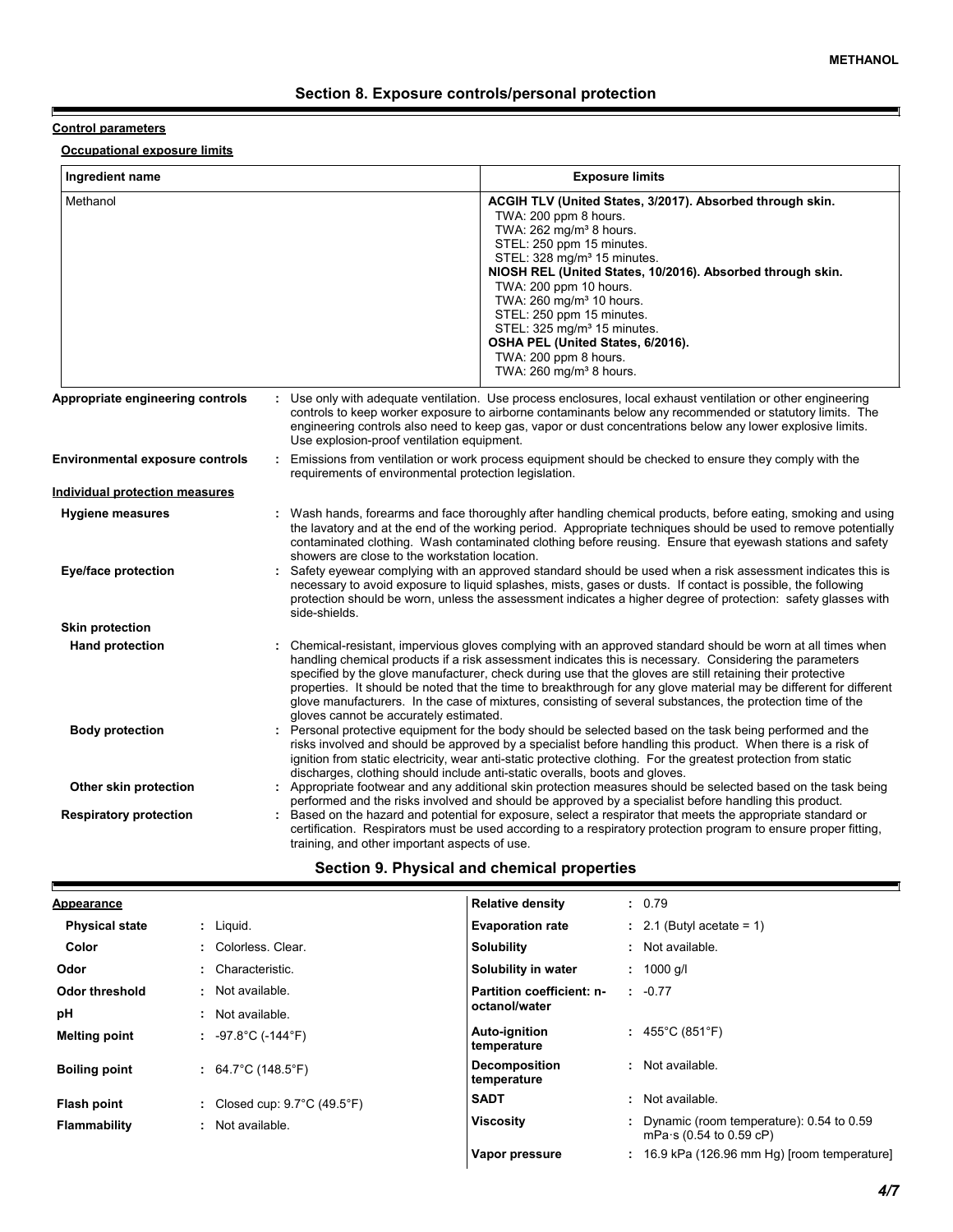| Lower and upper<br>explosive (flammable)<br>limits | Lower: 6%<br>Upper: 44% | Vapor density | : $1.1$ [Air = 1] |
|----------------------------------------------------|-------------------------|---------------|-------------------|
|                                                    |                         |               |                   |

| Section 10. Stability and reactivity |  |  |
|--------------------------------------|--|--|
|--------------------------------------|--|--|

| Reactivity                         | : No specific test data related to reactivity available for this product or its ingredients.                                                                                                                                            |
|------------------------------------|-----------------------------------------------------------------------------------------------------------------------------------------------------------------------------------------------------------------------------------------|
| <b>Chemical stability</b>          | : The product is stable.                                                                                                                                                                                                                |
| Possibility of hazardous reactions | : Under normal conditions of storage and use, hazardous reactions will not occur.                                                                                                                                                       |
| <b>Conditions to avoid</b>         | : Avoid all possible sources of ignition (spark or flame). Do not pressurize, cut, weld, braze, solder, drill, grind or<br>expose containers to heat or sources of ignition. Do not allow vapor to accumulate in low or confined areas. |
| Incompatible materials             | : Reactive or incompatible with the following materials: oxidizing materials.                                                                                                                                                           |
| Hazardous decomposition products   | Under normal conditions of storage and use, hazardous decomposition products should not be produced.                                                                                                                                    |
|                                    |                                                                                                                                                                                                                                         |

## **Section 11. Toxicological information**

## **Information on toxicological effects**

### **Acute toxicity**

E

| Product/ingredient name                          | <b>Result</b>                                                            | <b>Species</b>              | <b>Dose</b>                                          | <b>Exposure</b>    |
|--------------------------------------------------|--------------------------------------------------------------------------|-----------------------------|------------------------------------------------------|--------------------|
| Methanol                                         | LC50 Inhalation Gas.<br>LC50 Inhalation Gas.<br>LD50 Dermal<br>LD50 Oral | Rat<br>Rat<br>Rabbit<br>Rat | 145000 ppm<br>64000 ppm<br>15800 mg/kg<br>5600 mg/kg | 1 hours<br>4 hours |
| <b>Irritation/Corrosion</b>                      |                                                                          |                             |                                                      |                    |
| <b>Skin</b>                                      | : There is no data available.                                            |                             |                                                      |                    |
| <b>Eyes</b>                                      | : There is no data available.                                            |                             |                                                      |                    |
| <b>Respiratory</b>                               | : There is no data available.                                            |                             |                                                      |                    |
| <b>Sensitization</b>                             |                                                                          |                             |                                                      |                    |
| <b>Skin</b>                                      | ÷                                                                        |                             |                                                      |                    |
| Respiratory                                      | : There is no data available.                                            |                             |                                                      |                    |
| <b>Mutagenicity</b>                              |                                                                          |                             |                                                      |                    |
| There is no data available.                      |                                                                          |                             |                                                      |                    |
| Carcinogenicity                                  |                                                                          |                             |                                                      |                    |
| There is no data available.                      |                                                                          |                             |                                                      |                    |
| <b>Reproductive toxicity</b>                     |                                                                          |                             |                                                      |                    |
| There is no data available.                      |                                                                          |                             |                                                      |                    |
| <b>Teratogenicity</b>                            |                                                                          |                             |                                                      |                    |
| There is no data available.                      |                                                                          |                             |                                                      |                    |
| Specific target organ toxicity (single exposure) |                                                                          |                             |                                                      |                    |

| Name     | Categorv | l Route of exposure | Target organs     |
|----------|----------|---------------------|-------------------|
| Methanol | ∵ategor  | : Not<br>determined | Not<br>determined |

### **Specific target organ toxicity (repeated exposure)**

There is no data available.

### **Aspiration hazard**

There is no data available.

**Information on the likely routes of :** Dermal contact. Eye contact. Inhalation. Ingestion.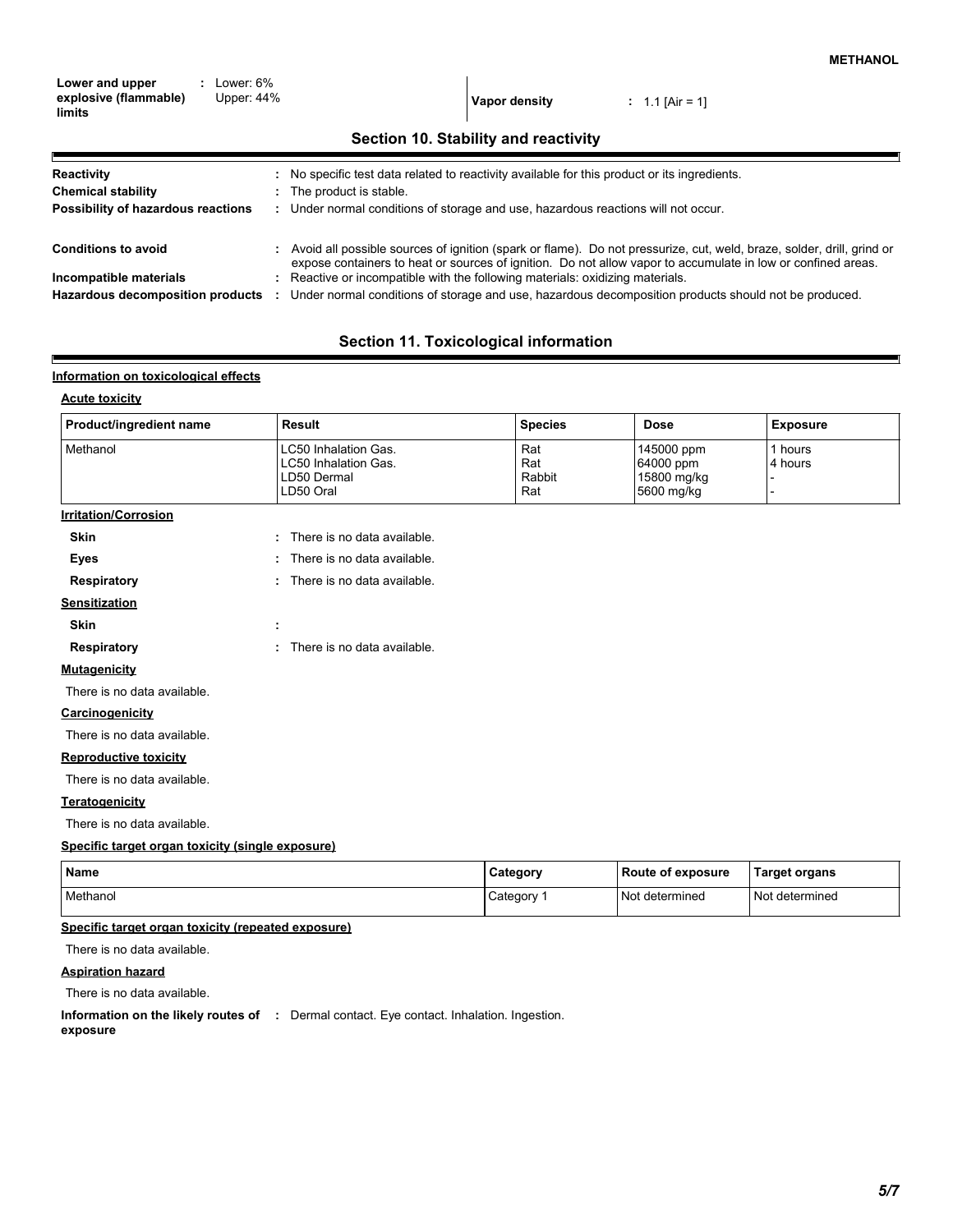# **Section 12. Ecological information**

r

| <b>Toxicity</b>                                                                                                                                                      |                                                                                                                                                                                                                                                                                                                                                                                                                                                                                                                                                                                                                                                                                                                                                                                                                                                                                                         |            |                                                                                                         |                              |                                  |
|----------------------------------------------------------------------------------------------------------------------------------------------------------------------|---------------------------------------------------------------------------------------------------------------------------------------------------------------------------------------------------------------------------------------------------------------------------------------------------------------------------------------------------------------------------------------------------------------------------------------------------------------------------------------------------------------------------------------------------------------------------------------------------------------------------------------------------------------------------------------------------------------------------------------------------------------------------------------------------------------------------------------------------------------------------------------------------------|------------|---------------------------------------------------------------------------------------------------------|------------------------------|----------------------------------|
| Product/ingredient name                                                                                                                                              | Result<br>Acute LC50 2500000 µg/L Marine water<br>Acute LC50 3289 mg/L Fresh water<br>Acute LC50 290 mg/L Fresh water                                                                                                                                                                                                                                                                                                                                                                                                                                                                                                                                                                                                                                                                                                                                                                                   |            | <b>Species</b>                                                                                          |                              | <b>Exposure</b>                  |
| Methanol                                                                                                                                                             |                                                                                                                                                                                                                                                                                                                                                                                                                                                                                                                                                                                                                                                                                                                                                                                                                                                                                                         |            | Crustaceans - Crangon crangon - Adult<br>Daphnia - Daphnia magna - Neonate<br>Fish - Danio rerio - Egg  |                              | 48 hours<br>48 hours<br>96 hours |
| Persistence and degradability                                                                                                                                        |                                                                                                                                                                                                                                                                                                                                                                                                                                                                                                                                                                                                                                                                                                                                                                                                                                                                                                         |            |                                                                                                         |                              |                                  |
| There is no data available.                                                                                                                                          |                                                                                                                                                                                                                                                                                                                                                                                                                                                                                                                                                                                                                                                                                                                                                                                                                                                                                                         |            |                                                                                                         |                              |                                  |
| <b>Bioaccumulative potential</b>                                                                                                                                     |                                                                                                                                                                                                                                                                                                                                                                                                                                                                                                                                                                                                                                                                                                                                                                                                                                                                                                         |            |                                                                                                         |                              |                                  |
| Product/ingredient name                                                                                                                                              | LogP <sub>ow</sub>                                                                                                                                                                                                                                                                                                                                                                                                                                                                                                                                                                                                                                                                                                                                                                                                                                                                                      | <b>BCF</b> |                                                                                                         | <b>Potential</b>             |                                  |
| Methanol                                                                                                                                                             | $-0.77$                                                                                                                                                                                                                                                                                                                                                                                                                                                                                                                                                                                                                                                                                                                                                                                                                                                                                                 | ~10        |                                                                                                         | low                          |                                  |
| <b>Mobility in soil</b>                                                                                                                                              |                                                                                                                                                                                                                                                                                                                                                                                                                                                                                                                                                                                                                                                                                                                                                                                                                                                                                                         |            |                                                                                                         |                              |                                  |
| Soil/water partition coefficient (Koc)                                                                                                                               | : There is no data available.                                                                                                                                                                                                                                                                                                                                                                                                                                                                                                                                                                                                                                                                                                                                                                                                                                                                           |            |                                                                                                         |                              |                                  |
| Other adverse effects                                                                                                                                                | : No known significant effects or critical hazards.                                                                                                                                                                                                                                                                                                                                                                                                                                                                                                                                                                                                                                                                                                                                                                                                                                                     |            |                                                                                                         |                              |                                  |
|                                                                                                                                                                      | <b>Section 13. Disposal considerations</b>                                                                                                                                                                                                                                                                                                                                                                                                                                                                                                                                                                                                                                                                                                                                                                                                                                                              |            |                                                                                                         |                              |                                  |
|                                                                                                                                                                      | licensed waste disposal contractor. Waste should not be disposed of untreated to the sewer unless fully<br>compliant with the requirements of all authorities with jurisdiction. Waste packaging should be recycled.<br>Incineration or landfill should only be considered when recycling is not feasible. This material and its container<br>must be disposed of in a safe way. Care should be taken when handling empty containers that have not been<br>cleaned or rinsed out. Empty containers or liners may retain some product residues. Vapor from product<br>residues may create a highly flammable or explosive atmosphere inside the container. Do not cut, weld or<br>grind used containers unless they have been cleaned thoroughly internally. Avoid dispersal of spilled material<br>and runoff and contact with soil, waterways, drains and sewers.<br>Section 14. Transport information |            |                                                                                                         |                              |                                  |
| <b>DOT IDENTIFICATION NUMBER UN1230</b>                                                                                                                              | DOT proper shipping name                                                                                                                                                                                                                                                                                                                                                                                                                                                                                                                                                                                                                                                                                                                                                                                                                                                                                |            | <b>METHANOL RQ</b>                                                                                      |                              |                                  |
| <b>DOT Hazard Class(es)</b><br>3(6.1)                                                                                                                                | <b>PG</b><br>$\mathbf{H}$                                                                                                                                                                                                                                                                                                                                                                                                                                                                                                                                                                                                                                                                                                                                                                                                                                                                               |            | <b>DOT EMER. RESPONSE GUIDE NO. 131</b>                                                                 |                              |                                  |
|                                                                                                                                                                      | <b>Section 15. Regulatory information</b>                                                                                                                                                                                                                                                                                                                                                                                                                                                                                                                                                                                                                                                                                                                                                                                                                                                               |            |                                                                                                         |                              |                                  |
| <b>U.S. Federal regulations</b>                                                                                                                                      | : TSCA 8(a) CDR Exempt/Partial exemption: Not determined<br>United States inventory (TSCA 8b): This material is listed or exempted.                                                                                                                                                                                                                                                                                                                                                                                                                                                                                                                                                                                                                                                                                                                                                                     |            |                                                                                                         |                              |                                  |
| Clean Air Act Section 602 Class I Substances<br><b>Clean Air Act Section 602 Class II Substances</b><br>Clean Air Act Section 112(b) Hazardous Air Pollutants (HAPs) | : Not listed<br>: Not listed<br>: Listed                                                                                                                                                                                                                                                                                                                                                                                                                                                                                                                                                                                                                                                                                                                                                                                                                                                                |            | <b>DEA List I Chemicals (Precursor Chemicals)</b><br><b>DEA List II Chemicals (Essential Chemicals)</b> | : Not listed<br>: Not listed |                                  |
| <b>SARA 302/304</b>                                                                                                                                                  |                                                                                                                                                                                                                                                                                                                                                                                                                                                                                                                                                                                                                                                                                                                                                                                                                                                                                                         |            |                                                                                                         |                              |                                  |
| <b>Composition/information on ingredients</b>                                                                                                                        |                                                                                                                                                                                                                                                                                                                                                                                                                                                                                                                                                                                                                                                                                                                                                                                                                                                                                                         |            |                                                                                                         |                              |                                  |
| No products were found.                                                                                                                                              |                                                                                                                                                                                                                                                                                                                                                                                                                                                                                                                                                                                                                                                                                                                                                                                                                                                                                                         |            |                                                                                                         |                              |                                  |
| SARA 304 RQ                                                                                                                                                          | : Not applicable.                                                                                                                                                                                                                                                                                                                                                                                                                                                                                                                                                                                                                                                                                                                                                                                                                                                                                       |            |                                                                                                         |                              |                                  |
| <b>SARA 311/312</b>                                                                                                                                                  |                                                                                                                                                                                                                                                                                                                                                                                                                                                                                                                                                                                                                                                                                                                                                                                                                                                                                                         |            |                                                                                                         |                              |                                  |
| <b>Hazard classifications</b>                                                                                                                                        | : FLAMMABLE LIQUIDS - Category 2<br>ACUTE TOXICITY (oral) - Category 3<br>ACUTE TOXICITY (dermal) - Category 3<br>ACUTE TOXICITY (inhalation) - Category 3<br>SPECIFIC TARGET ORGAN TOXICITY (SINGLE EXPOSURE) - Category 1                                                                                                                                                                                                                                                                                                                                                                                                                                                                                                                                                                                                                                                                             |            |                                                                                                         |                              |                                  |
| <b>Composition/information on ingredients</b>                                                                                                                        |                                                                                                                                                                                                                                                                                                                                                                                                                                                                                                                                                                                                                                                                                                                                                                                                                                                                                                         |            |                                                                                                         |                              |                                  |